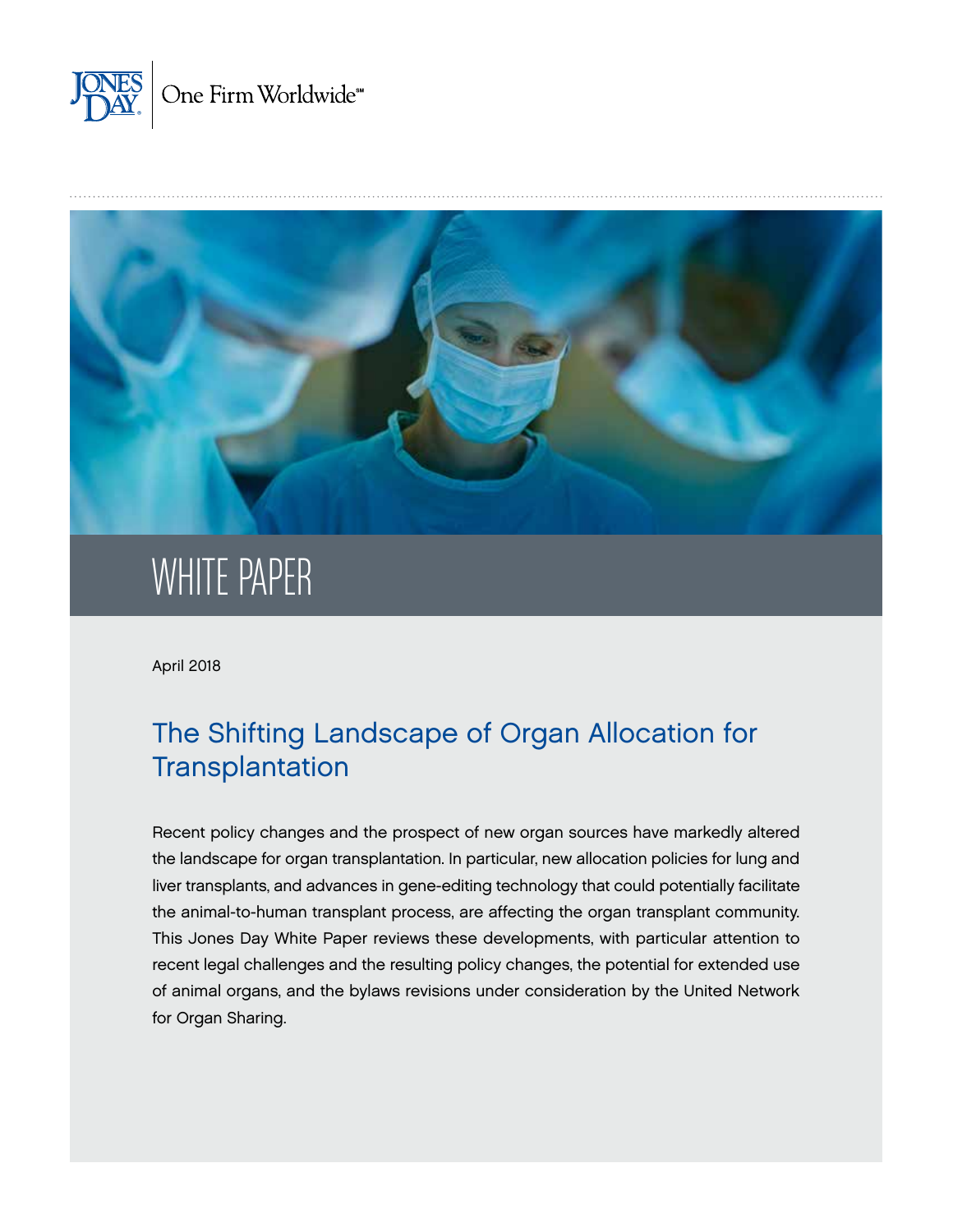### TABLE OF CONTENTS

| $\texttt{BACKGRODUCTION} \texttt{D} \texttt{3} \texttt{3} \texttt{4} \texttt{5} \texttt{5} \texttt{5} \texttt{6} \texttt{6} \texttt{7} \texttt{6} \texttt{8} \texttt{9} \texttt{1} \texttt{1} \texttt{1} \texttt{1} \texttt{1} \texttt{1} \texttt{1} \texttt{1} \texttt{1} \texttt{1} \texttt{1} \texttt{1} \texttt{1} \texttt{1} \texttt{1} \texttt{1} \texttt{1} \texttt{1} \texttt{1} \texttt{1} \texttt{1} \texttt{1} \$ |
|------------------------------------------------------------------------------------------------------------------------------------------------------------------------------------------------------------------------------------------------------------------------------------------------------------------------------------------------------------------------------------------------------------------------------|
|                                                                                                                                                                                                                                                                                                                                                                                                                              |
|                                                                                                                                                                                                                                                                                                                                                                                                                              |
|                                                                                                                                                                                                                                                                                                                                                                                                                              |
|                                                                                                                                                                                                                                                                                                                                                                                                                              |
|                                                                                                                                                                                                                                                                                                                                                                                                                              |
|                                                                                                                                                                                                                                                                                                                                                                                                                              |
|                                                                                                                                                                                                                                                                                                                                                                                                                              |
|                                                                                                                                                                                                                                                                                                                                                                                                                              |
|                                                                                                                                                                                                                                                                                                                                                                                                                              |
|                                                                                                                                                                                                                                                                                                                                                                                                                              |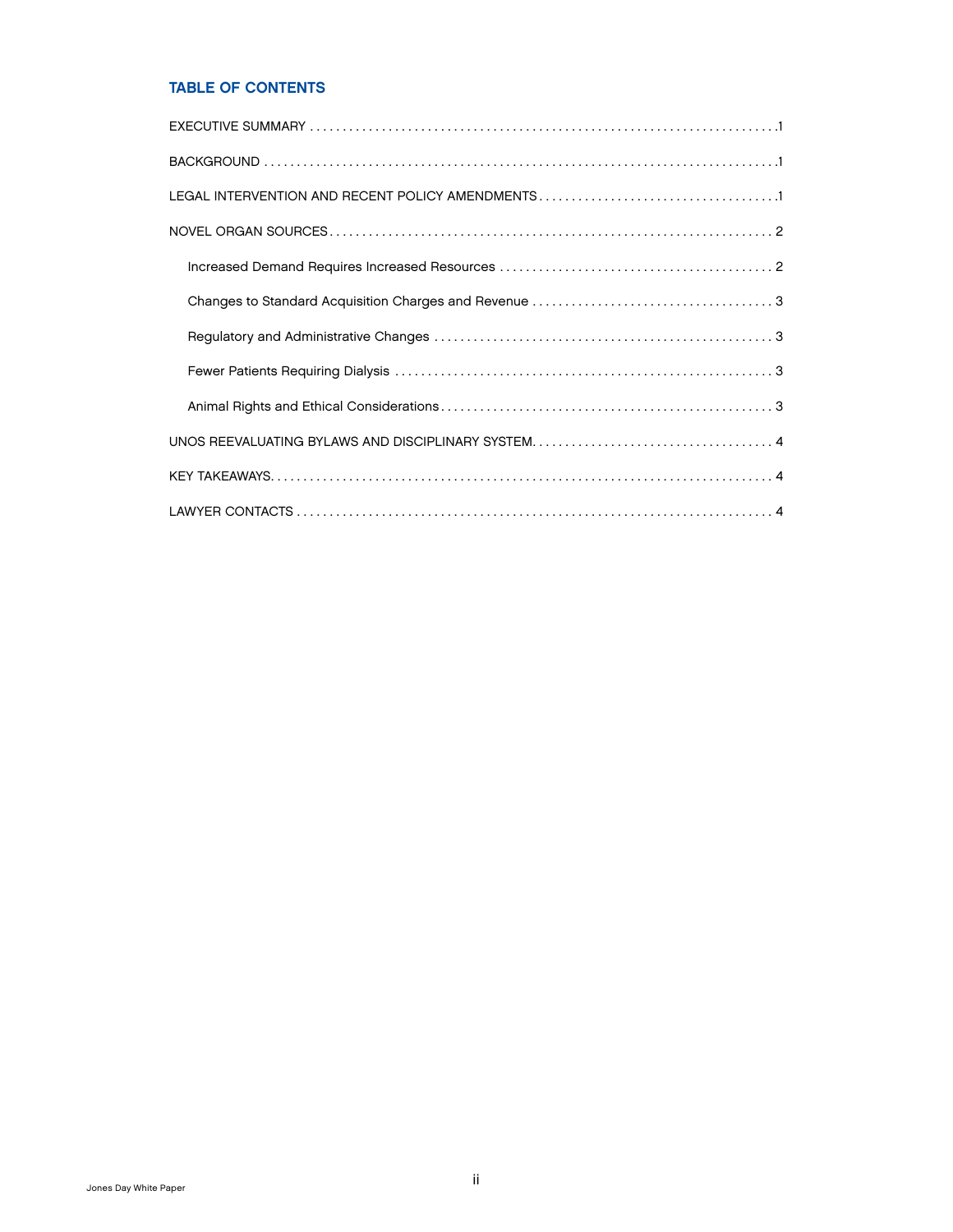#### <span id="page-2-0"></span>EXECUTIVE SUMMARY

The Organ Procurement and Transplantation Network ("OPTN")/ United Network for Organ Sharing ("UNOS") has recently modified the national lung allocation policy as a result of a court-ordered emergency review of a lawsuit by a lung transplant candidate in New York against the Department of Health and Human Services ("HHS"). The national liver allocation policy was similarly revised by OPTN/UNOS following a lengthy review period. In parallel, the use of CRISPR, the new gene-editing technology, has removed a key barrier to animal-to-human transplants, which could begin to ease organ allocation concerns within the next few years.

For an interim period, there is additional transplant priority for liver and lung candidates meeting certain severity of illness requirements and who are within 150-250 nautical miles of the donor hospital but in a different donor service area ("DSA"). This shift in allocation policy reflects a greater emphasis on utility and equity, but it could raise other inequities in distributing a valuable resource. As scientists move closer to achieving successful animal-to-human transplants, organ allocation concerns may diminish while burdens on the resources and administrative infrastructure of transplant programs intensify.

A report from an Ad Hoc Committee on Geography is expected in the coming months to outline protocols and establish guidelines for the use of geography within the OPTN/UNOS policies more broadly. In addition, a variety of operational and regulatory changes may be on the horizon with recent advancements in animal-to-human organ transplants. These changes could extend not only to the daily operational needs of transplant centers but to shifts in billing policies, related services such as dialysis, and attendant research and animal ethics concerns.

Nevertheless, transplant programs will continue to be subject to rigorous and complex regulatory oversight. Transplant programs and their institutions should be aware that UNOS has recently proposed modifications to "Appendix L," the section of its bylaws outlining compliance monitoring and disciplinary oversight of transplant programs.

#### **BACKGROUND**

In the field of solid organ transplantation, one of the most oftdebated topics is how best to manage organ allocation. The

gap between supply and demand continues to grow, placing pressure on UNOS, which operates the national OPTN under contract with HHS, to review its organ allocation policies. According to UNOS, 20 people die waiting for an organ transplant each day, and a new transplant candidate joins the waitlist every 10 minutes.

UNOS divides the country into 11 distinct regions, each known as a donor service area ("DSA"). These regions are designed to balance an interest in keeping organs local to reduce time from retrieval to transplantation, with an interest in distributing organs over as broad a geographic area as feasible based on medical urgency. Until recently, many OPTN/UNOS organ allocation policies generally required that procured organs be offered to all transplant candidates within the DSA, including those with a relatively low severity of illness, before they are offered to patients with high severity of illness within a certain radius outside of the DSA. For example, with respect to adult lung allocation, only after all lung candidates in the donor's DSA had been offered the donor lung could it be available to patients within 500 nautical miles of the donor hospital.

However, recent shifts in policy represent a movement away from strict adherence to the DSA model. And a breakthrough scientific development could permanently alter the organ allocation landscape and create new issues for the transplant community.

## LEGAL INTERVENTION AND RECENT POLICY AMENDMENTS

In November 2017, a 21-year-old New York City patient suffering from a fatal lung disease sued HHS and challenged the DSA system for lung allocation. The patient claimed that the DSAs were skewed such that she would be secondary to a less medically needy individual located farther away in New Jersey when being considered for a lung from a donor in New Jersey, just outside of the New York City area. As a result, the patient would be denied the lung solely because of her DSA listing. The suit was originally brought against HHS in federal District Court for the Southern District of New York, with the patient seeking a temporary restraining order. The court denied the request, and the decision was appealed to the U.S. Court of Appeals for the Second Circuit. HHS directed OPTN/UNOS to conduct an emergent review of its lung allocation policy, which was revised within a few days. HHS notified the court of the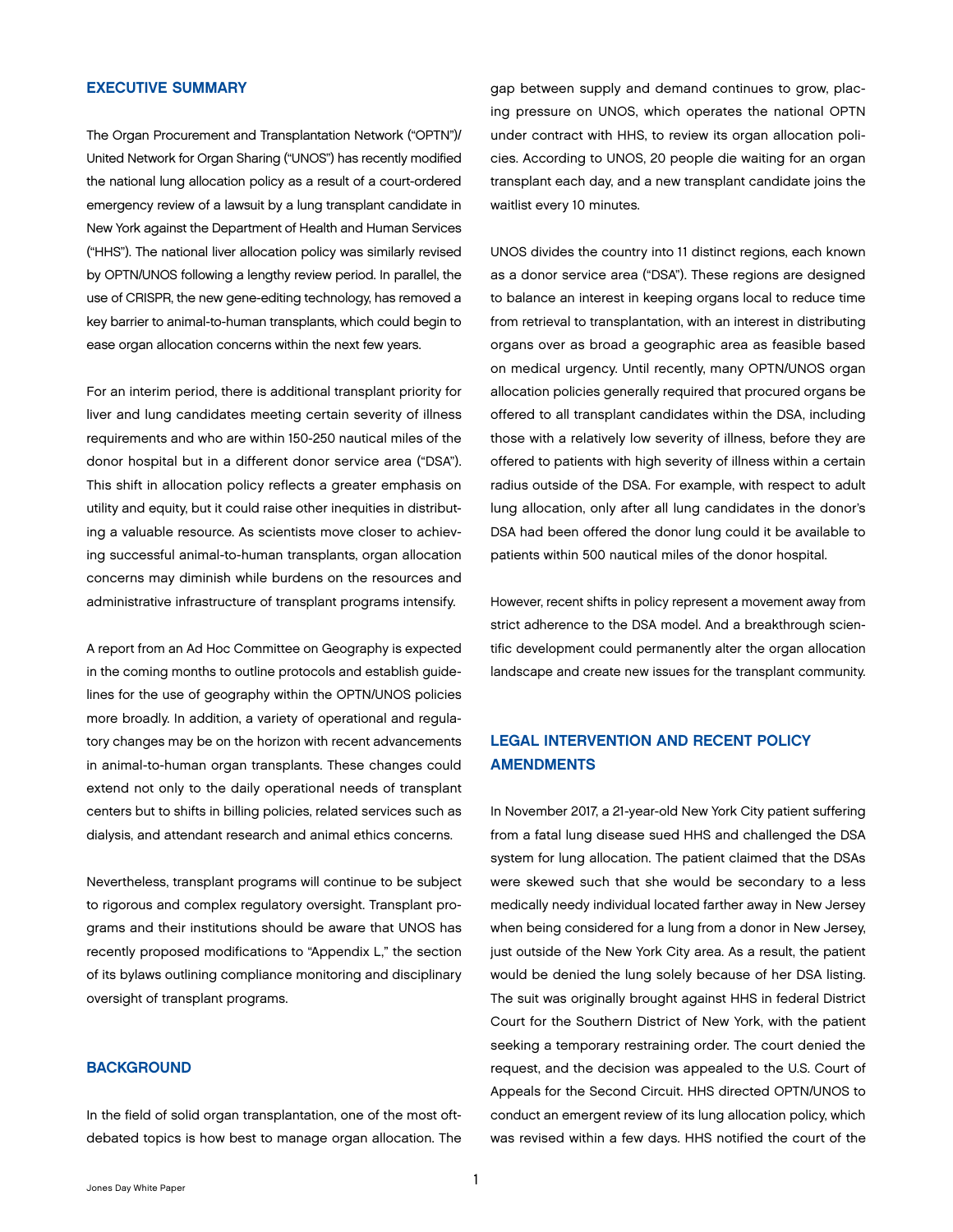<span id="page-3-0"></span>policy change in advance of the appeal ruling, and the patient dropped the injunction suit as a result.

Under the new lung allocation policy, a 250-nautical mile concentric circle around the donor hospital serves as the first level of distribution, rather than the DSA. The policy was revised by the OPTN/UNOS Executive Committee as a temporary measure, and will remain in effect for one year as OPTN/UNOS and HHS assess the changes it may have on the transplant allocation system.

While the lung allocation policy was amended in response to a legal challenge, OPTN/UNOS has been evaluating the effect of geography on transplant access in the liver program for the past five years. The liver allocation policy was amended in December 2017 following this lengthy review period and multiple opportunities for public comment. Among the key provisions is additional transplant priority for liver candidates meeting certain severity of illness requirements and who are either within the same DSA as the liver donor or are within 150 nautical miles of the donor hospital but in a different DSA. Coincidentally, this policy amendment was issued within days of HHS's receipt of a letter from the attorneys who represented the New York City lung patient seeking intervention on behalf of a liver patient.

While these amendments affect only the lung and liver transplant programs, this shift in policy may expand to other thoracic and abdominal organs, such as the heart, pancreas, and kidney. An Ad Hoc Committee on Geography was recently formed to establish guidelines for the use of geography within OPTN/UNOS policies generally. The Committee's report is expected in the coming months.

In focusing on medical need, rather than a patient's geographic residence and listing, the new lung and liver allocation policies reflect a greater emphasis on utility and equity. However, there are concerns that the policies' geographic shift will simply replace current disparities with new ones. In highly concentrated population centers, a shift away from DSA priority may move organs to centralized locations, thereby reducing access for smaller or rural transplant centers. Additionally, some members of the transplant community are skeptical of the use of legal challenges by individual patients to change transplant policy rather than a more thoughtful, systematic review process focused on the needs of all patients. The

report of the Ad Hoc Committee on Geography is highly anticipated in the transplant community.

#### NOVEL ORGAN SOURCES

Organ allocation policy amendments were not the only transplant-related developments in 2017. Researchers recently overcame a major obstacle in the road toward alleviating the shortage of organs, which could lead to a significant increase in the number of transplant surgeries. Pigs have long been attractive to scientists looking for a solution to the organ shortage problem because pig organs, particularly the heart and kidneys, are similar in size and function to human organs. However, pig cells have retroviruses that are able to infect human cells and risk causing dangerous infections in organ recipients. While scientists debate the extent of the danger of such retroviruses in humans, researchers might have solved the problem using CRISPR technology. As published in *[Science](http://science.sciencemag.org/content/early/2017/08/09/science.aan4187)* in August 2017, researchers were able to remove the viral DNA from the pig cell genome and successfully clone piglets that did not carry the retroviruses.

Removal of the retroviruses is a critical step toward the possibility of increasing the volume of transplant surgeries and shortening waiting lists through pig organ transplants. Dr. George Church, a professor at Harvard Medical School and the lead researcher, said the first pig-to-human transplants could occur within two years. If successful, pig organ transplants have the potential to dramatically increase the number of organs available for transplant. This will have a ripple effect throughout the transplant community—increasing demands on transplant centers and affecting the legal landscape for organ transplants.

As the research continues to develop, transplant centers and other health care providers should consider the following issues when preparing for a future involving pig organ transplants:

#### Increased Demand Requires Increased Resources

According to UNOS, there were 34,800 organ transplants last year, with more than 115,000 patients currently on waiting lists for new organs. Of those, about 95,000 patients await kidney transplants and nearly 4,000 are waiting for hearts. If these organs become available through genetically modified pigs, a large percentage of those waiting for human organs may elect instead to have prompt surgery using pig organs, potentially doubling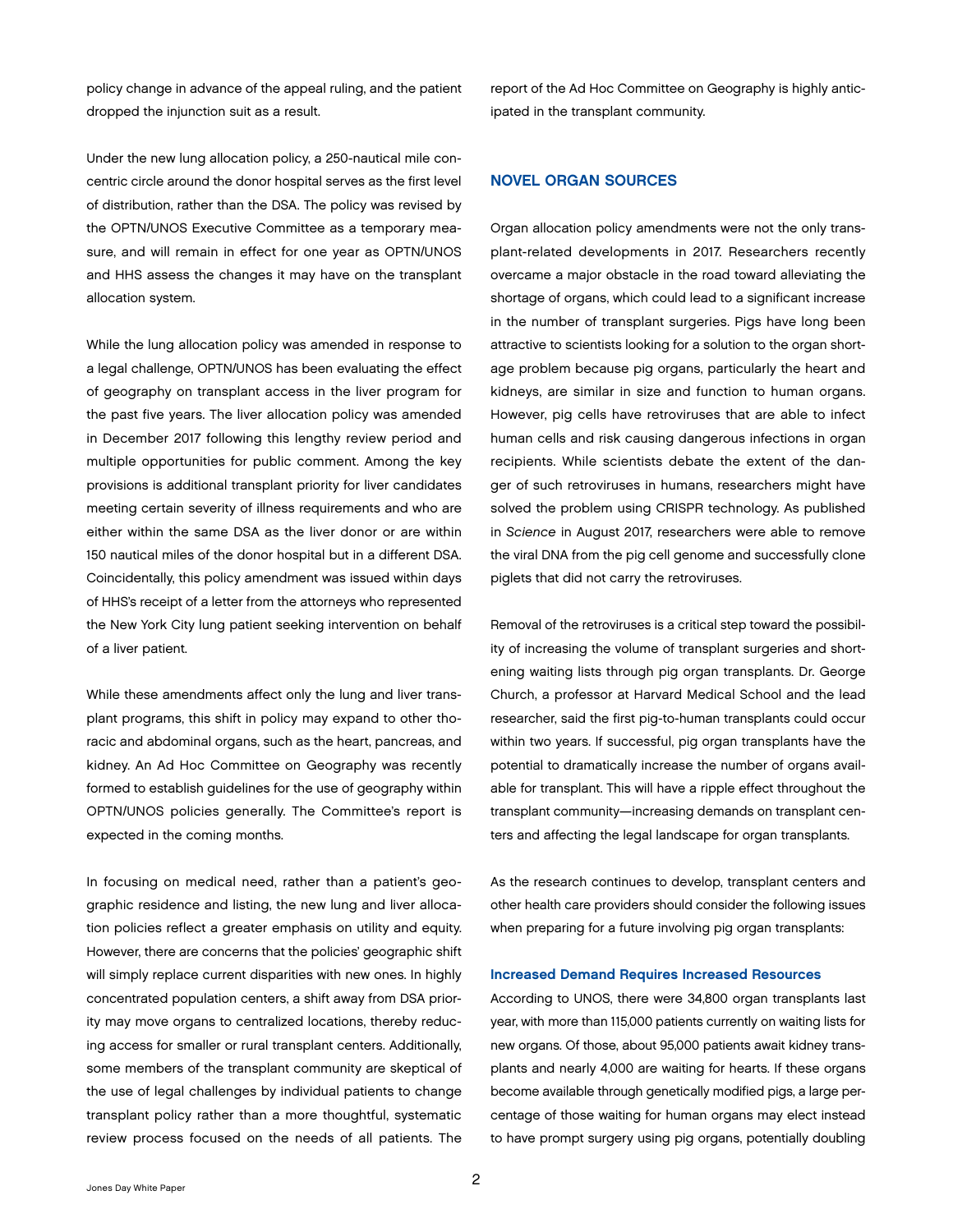<span id="page-4-0"></span>or even tripling the number of organ transplant surgeries performed each year. This significant increase in surgeries would create a massive operational burden on transplant centers, especially in the early years of pig organ availability.

In addition to increasing demands for operating room time, transplant surgeons, and skilled clinical personnel, the increase in organs would require significantly greater amounts of induction immunosuppressants and other anti-rejection drugs. Researchers are working to genetically engineer pigs with organs that would not require anti-rejection drugs, but achieving that goal is unlikely to happen before pig organs are otherwise ready for transplant.

As pig organ transplants become more of a reality, transplant centers should start evaluating their operating room efficiencies and supply chain options for increasing the supply of specialized drugs. In the future, hiring additional clinical and administrative personnel will be necessary to keep up with the demand for surgeries. Demand may exceed supply initially, and additional efforts may be needed to recruit qualified personnel to transplant medicine training programs.

#### Changes to Standard Acquisition Charges and Revenue

Medicare currently reimburses hospitals for organ procurement based on standard acquisition charges for either a living donor or cadaveric donor. These rates are an average charge per type of organ that estimate the hospital's reasonable and necessary expected costs to procure the organ, including the cost of transporting the organ, surgeon fees for excising the organ, costs of tissue typing, and operating room costs. Indirect costs, including preservation technicians and transplant coordinators, are also included.

If organs were no longer procured from human donors, the standard acquisition charges may change dramatically. Medicare may end up developing a third category of standard acquisition charges for organs procured from pigs, which presumably would have lower surgery, transportation, and operating costs, but may come with a high price tag from the commercial company that developed and sold the pig organ.

Initially, hospital revenue may increase with the additional volume of surgeries, but if the reimbursement rates decline because of the simpler procurement model, overall revenue for transplant surgeries may be reduced over time until reimbursement rates stabilize.

#### Regulatory and Administrative Changes

Much of the regulatory and administrative infrastructure surrounding organ transplantation, including the policies of OPTN/UNOS and Organ Procurement Organizations ("OPOs"), are centered on responsible organ stewardship and preservation of these precious resources—i.e., producing the greatest good. Because human organs sufficient for transplant are so rare, as described above, an extensive policy framework has developed around the allocation of organs, determining waitlist priority, and seeking donations from patients and families. If organs were more readily available, there would be less of a need to scrutinize waitlists and facilitate human donations. Efforts directed toward these activities could be redirected toward maximizing each patient's opportunity for survival, much like any other clinical service line.

With pig organs, there will also be less of an administrative burden on the transplant center in terms of the need to manage emergency surgeries. Transplant surgeries could be scheduled in advance. Additionally, transplant surgeons and centers may realize efficiencies by scheduling back-to-back procedures, akin to joint replacement surgeries, knowing that the necessary organs will be available when needed.

#### Fewer Patients Requiring Dialysis

According to the [United States Renal Data System](https://www.usrds.org/2016/view/v2_11.aspx), in 2014, Medicare spent \$32.8 billion on end-stage renal disease, which accounted for 7.2 percent of overall Medicare fee-for-service claims. Medicare is currently covering more than 450,000 patients on dialysis for kidney failure and nearly 200,000 patients who have a functioning kidney transplant. According to the [UCSF Kidney Project](https://pharm.ucsf.edu/kidney/need/statistics), dialysis costs an average of \$89,000 per patient annually, while post-surgery care for a transplant recipient costs about \$25,000 a year. If more patients could receive a transplant, Medicare has the potential to save billions of dollars a year in reduced dialysis costs. If pig kidneys were available for transplant, more patients might opt for transplants, significantly reducing the demand for dialysis centers.

#### Animal Rights and Ethical Considerations

Animal rights groups frequently target high-profile research. If major academic medical centers start leading the charge in pursuing pig organ transplants clinically, animal rights groups are likely to challenge the treatment of the donor pigs and the ethical merits of creating a pig solely for its organs and not allowing the pig to live a full life. People for the Ethical Treatment of Animals ("PETA") has previously stated in a